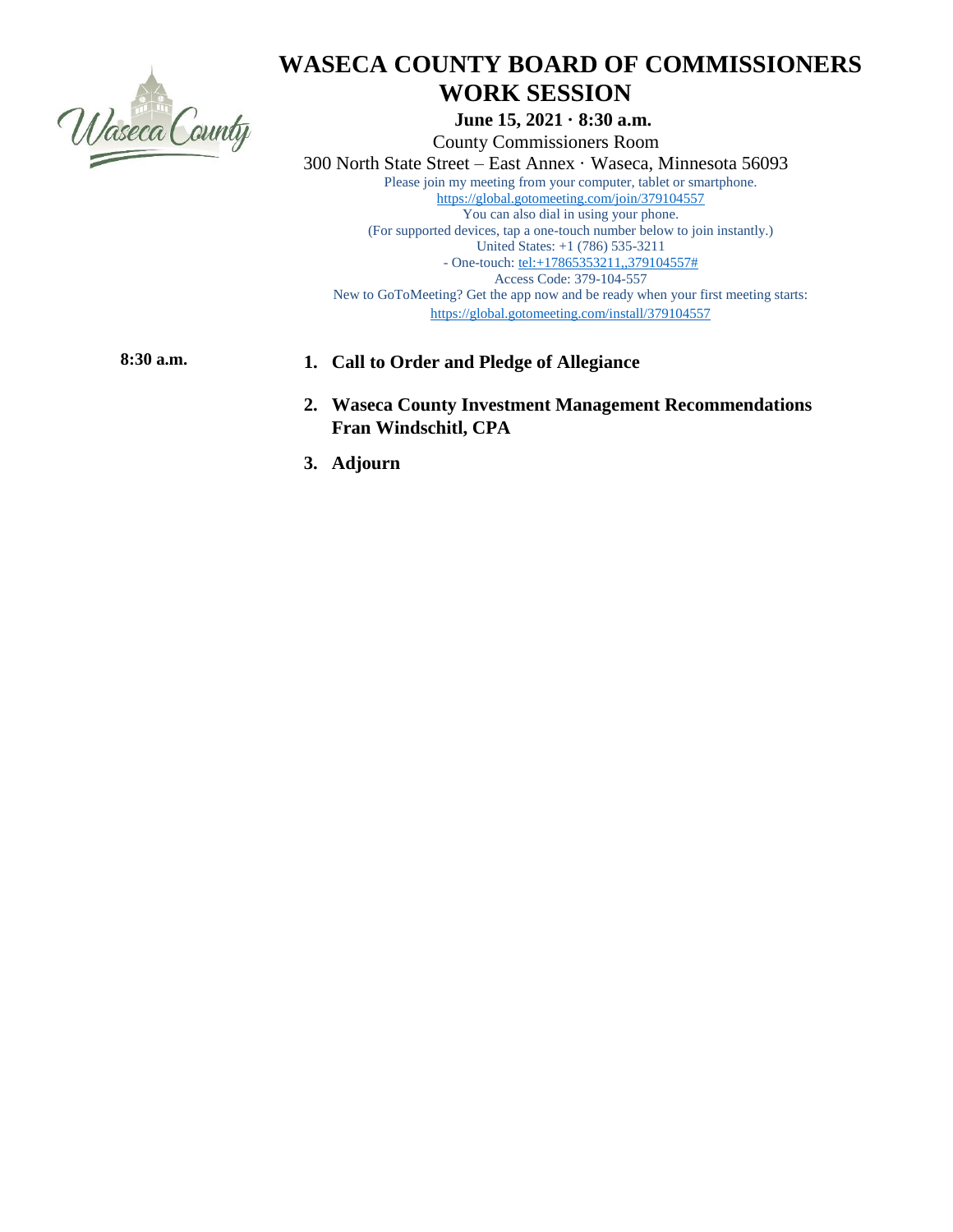June 6, 2021

Waseca County Board of Commissioners Mr. Michael Johnson – County Administrator Ms. Tammy Spooner – County Auditor/Treasurer 307 N State Street Waseca, MN 56093

Re: Investment management recommendations project

Dear Waseca County Board and Administrative Staff,

Thank you for allowing me to assist the Waseca County in reviewing the management of your investments as a contract employee. I believe my recommendations contained within this letter will help the County build a successful investment program. Throughout my career, I have gained extensive knowledge by reviewing/auditing/working with the cash and investments of over 28 Counties with the Office of the State Auditor, Employment with other Counties and then by managing the Rice County portfolio for the past 30 years. Over this time, I have developed a real passion for maximizing the return on Rice County's investments given the first priorities of safety and liquidity. These past experiences and knowledge have helped Rice County earn among the highest long-term fixed income returns for all local units of governments in the State of Minnesota.

My review included discussions with Mr. Michael Johnson and extensively with Ms. Tammy Spooner regarding the County's investment program. I was provided the County's investment policy, a list of investments the County held as of April 2021 and statements from the County's brokers. In addition, I was provided the quarterly cash report and cash book.

I was asked by Mr. Johnson and Ms. Spooner to review Waseca County's Investments and provide a written summary of recommendations as follows:

- Review Investment portfolio and cash flow considerations
- Provide recommendations on reinvesting investments that are maturing and that are currently liquid
- Provide staff with the knowledge and skills to find more optimal returns for the portfolio given safety of principal and adequate liquidity to meet cash flow needs.

Here are my findings.

#### Cash flow patterns

From the County's cash balances spreadsheet by year, I was able to graph its cash flow patterns. The County also provided a comparison of historical investments to total cash, which revealed that it has typically invested around 70% of its total cash. Attached is a cash flow graph indicating options which may be attainable given historical cash flow and discussion of future cash flows with Tammy. Please note that I have indicated a \$3.0 million buffer which could be invested in liquid or investments that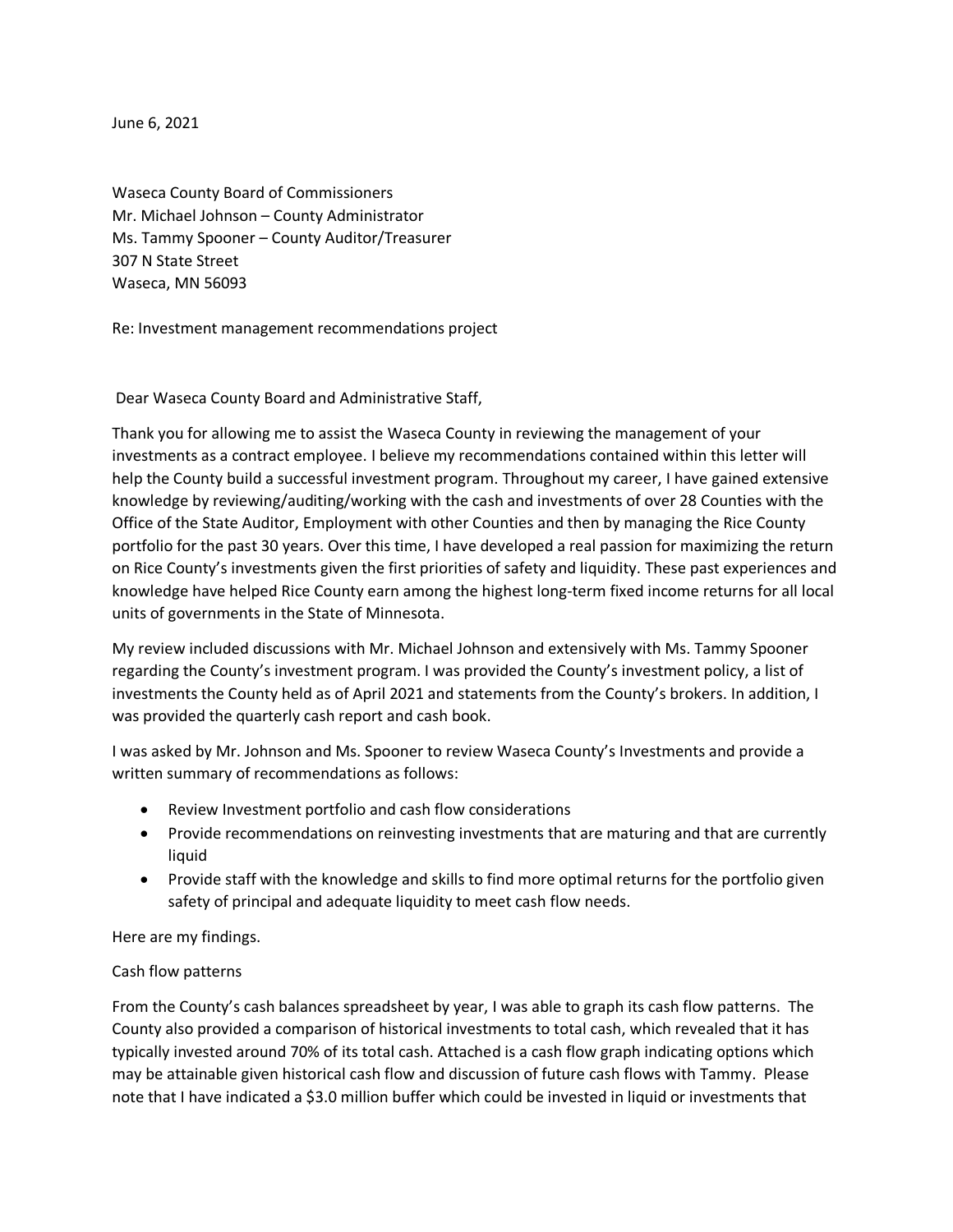could easily be converted to cash should a unexpected need arise. The cash flow chart indicates a three year low of total cash to be about \$16.3 million in March 2019. Given the current economic environment with the additional reserves provided by federal economic stimulus and the correlating spend down, the core portfolio could be expanded to around 18 million with targeted maturities around low cash flow points (typically March, April, August September which are before tax collection).



I have reviewed the current year cash flow analysis provided by Tammy and it appears reasonable and conservative. I have also provided the Best Practices - Cash Flow Analysis recommendations from the GFOA link for your review.

## <https://www.gfoa.org/materials/using-cash-forecasts-for-treasury-and-operations-liquidity>

It is important that Tammy be included in conversations regarding future departmental cash flow considerations. The better understanding Tammy has the more that can be invested to gain better rates of return. The chart below contains the historical interest earnings per either the audit or on a cash basis compared to average monthly cash balance of the county. From the rates of return, you can see that the County has taken on more of a position of safety as balances are highly correlated with its short-term portfolio performance.

|                                                           | 2017    | 2018    | 2019    | 2020    | 2021   |
|-----------------------------------------------------------|---------|---------|---------|---------|--------|
| <b>Report Basis</b>                                       | Audited | Audited | Audited | Cash    | Cash   |
| <b>Interest Earnings</b>                                  | 81,462  | 236,120 | 427,419 | 219,849 | 40,410 |
| Rate of Return                                            | 0.46%   | 1.10%   | 2.01%   | 0.84%   | 0.17%  |
|                                                           |         |         |         |         |        |
| Rate of return calculated on average monthly cash balance |         |         |         |         |        |

#### Waseca County Rates of Return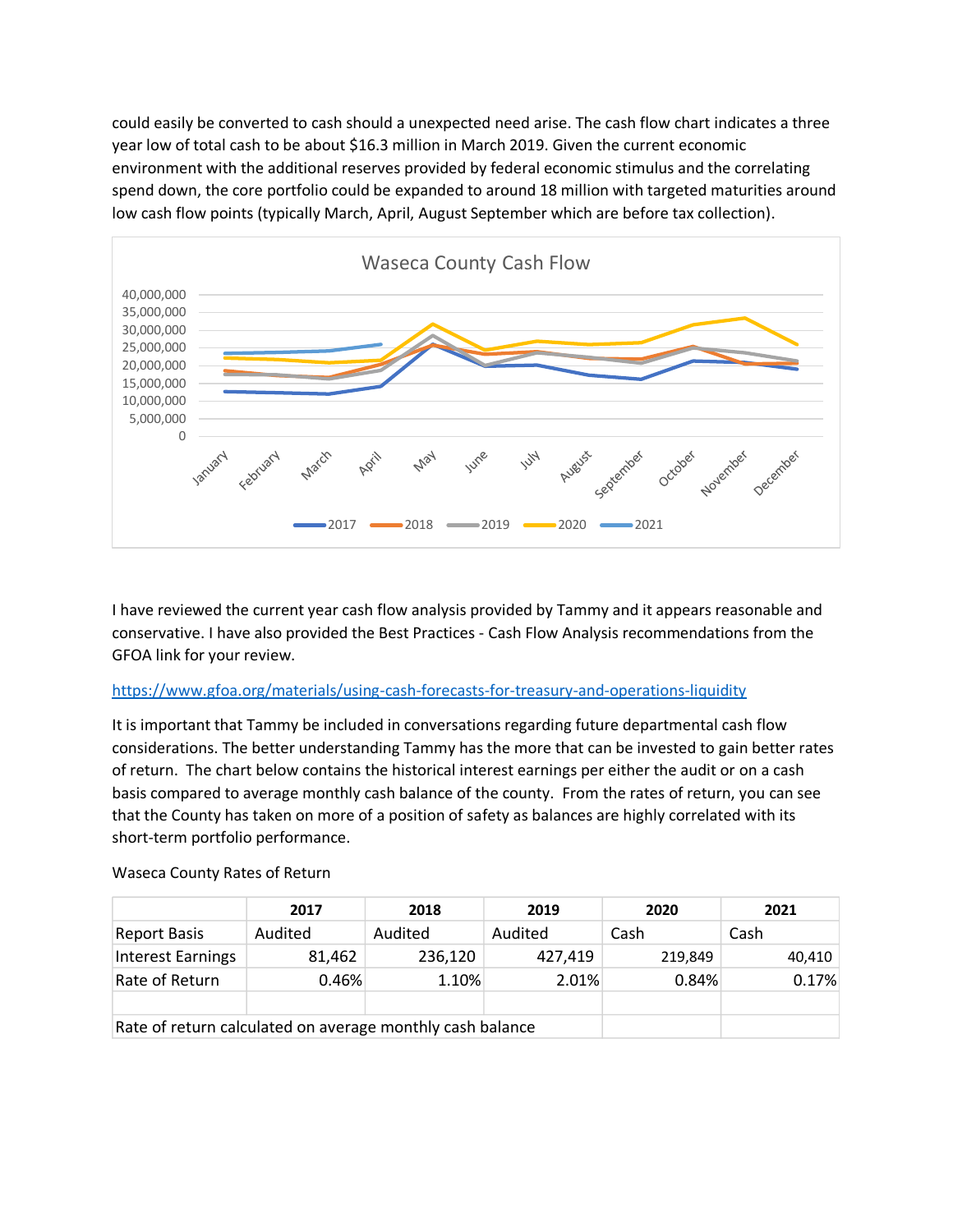The current weighted average coupon for the entire portfolio is .37% and the weighted average life is .63 years. The weighted average coupon for the invested portfolio is .91% and weighted average life is 1.61 years. If you trying to establish a 5 year laddered portfolio, the weighted average life should be in around 2.5 years.

### Laddering of Investments

I also was provided with the Waseca County's current investment portfolio. This revealed that the County has \$10.2 million invested with maturities greater than 1 day as of April 30, 2021 out of a total of \$26 million. Below is a graph with the current annual maturities. I have also provided Tammy with a spreadsheet to analyze how the total annual maturities change given a date supplied.



There are several strategies that I have seen deployed in the past regarding structuring maturities. The goal would be to match expenditures with cash on hand and then have investments periodically coming due to take advantage of changing interest rates. This is beneficial because it is difficult to time the market. Generally, the longer an entity ladders its investments the greater return it will achieve. Conservative entities ladder out to 3 years and many I have seen ladder over 5 years with some isolated balances designated out longer to meet long-term needs. It appears as if the County may have used this strategy in the past. This would put a target of about \$3.6 million maturing each year. It would appear from the chart, the County may be short in establishing these maturities and may want to target future purchases to build an investment ladder. I will provide the Auditor/Treasurer the spreadsheet to see how annual maturities change as new data and measurement dates are supplied. The key is to always have a reasonable amount of liquidity available to meet current cash flow, with the remainder invested.

An evenly laddered portfolio has the same amount coming due each month. This strategy makes the decision on when to invest and the general amount to invest very easy. However, this strategy may have investments mature when you do not need the extra cash flow.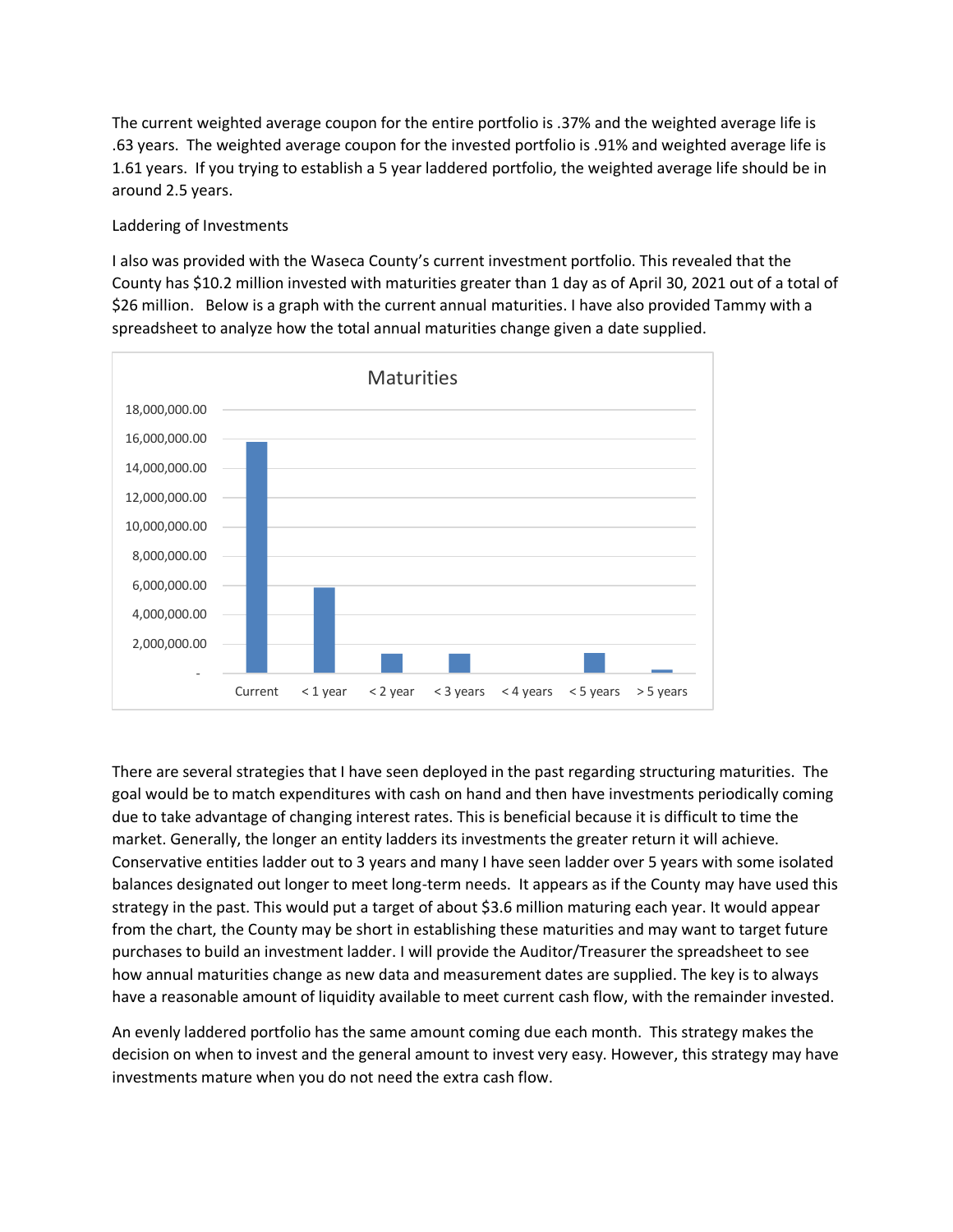At Rice County, the strategy has been to ladder the investments by year mostly targeting maturities when we would most likely to need the cash to meet operational needs. From the chart above it would appear that the County's high points are May and October while March April, August September are lower points. If the County were to employ this strategy, the low points would be when more maturities could be focused.

Another strategy the County may wish to consider would be a bar bell strategy. This would position a larger share of the portfolio short and a large share long with less in between. This strategy can be effective when a steep yield curve is present or when investment rates may be trending down.

In addition, I have the following recommendations that I have found successful in providing municipalities the best return on their investments over the long run.

Currently the County invests \$4.1 million or 16% with its two brokers MBS and Wells Fargo. Most of this is invested in Negotiable Brokered CD's and callable Government Agency Bonds. As interest rates rise above the rates in which these investments were purchased, the unrealized losses grow. This provides for less liquidity options and prevents the movement of investment dollars to higher yielding instruments. Currently, the County has a buy and hold strategy however the County maybe missing out on yield enhancement opportunities. If the County purchased more direct CD's from bank with short penalties for early withdrawal, you may have the option to upgrade yields as rates rise.

Developing relationships with local banks helps also enhance the yield on your investments. I have found if you leverage market knowledge, you may be able to get 10 to 50 basis points better yielding investments than what brokers are providing. Also investing locally is good for the community. Banks are more willing to provide higher rates and waive penalties if you have a personal connection. Wouldn't you rather do business with someone you know rather than a stranger?

Periodically survey the market. Generally, the more quotes you get the better returns you will find. Rice County obtains as many as nine when it buys or sells brokered securities and surveys more than 400 banks annually on direct bank deposits.

Develop an investment strategy for market changes and liquidity need changes.

Manage the portfolio based on total return. Opportunities may be presented to sell investments at a loss but make a greater return over time.

Develop an investment strategy for diversification. Below is a link to best practice recommendations from the GFOA.

<https://www.gfoa.org/materials/diversifying-the-investment-portfolio>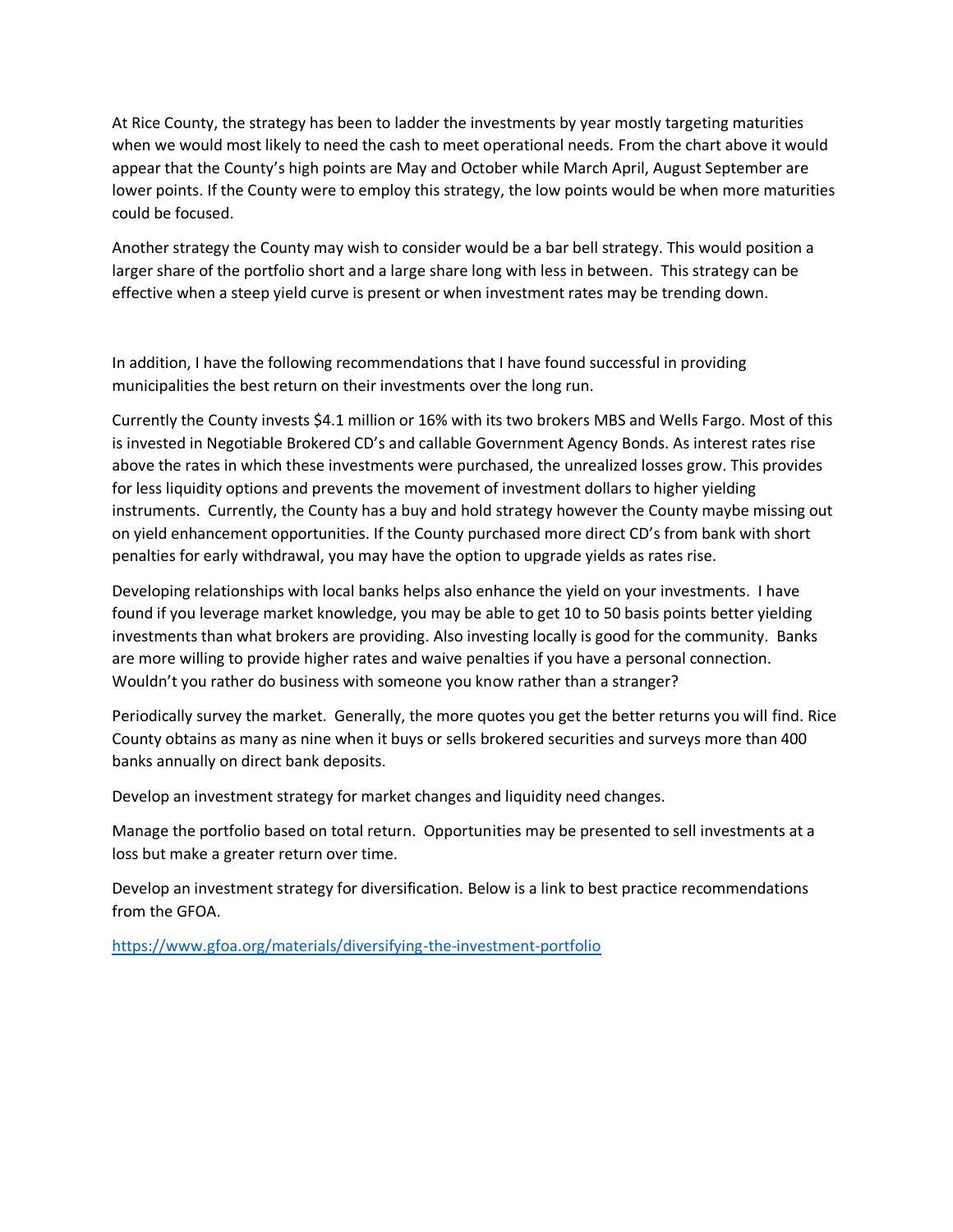

Here is how the Waseca Portfolio is diversified by investment type:

CD - Certificate of Deposit, NCD - Negotiable Certificate of Deposit, UST - US Treasury, GA - Government Agency

Gain an understanding of the market through emails from brokers, Qwickrate and other online resources. Use this knowledge to leverage market and above market rates with appropriate investment choices.

Prioritize staff time to manage this function. It is very important and can provide significant non tax resources to the County.

Provide periodic reports to the County Council or Investment Committee.

Safekeep your investments with a Third-Party custodian. This is a GFOA best practice link has been included for your review. The benefits include improved protection and control against fraud to minimize custodial risk. It also enhances the competitive bidding process, centralizes reporting, and provides easier access to investment information.

<https://www.gfoa.org/materials/using-safekeeping-and-third-party-custodian-services>